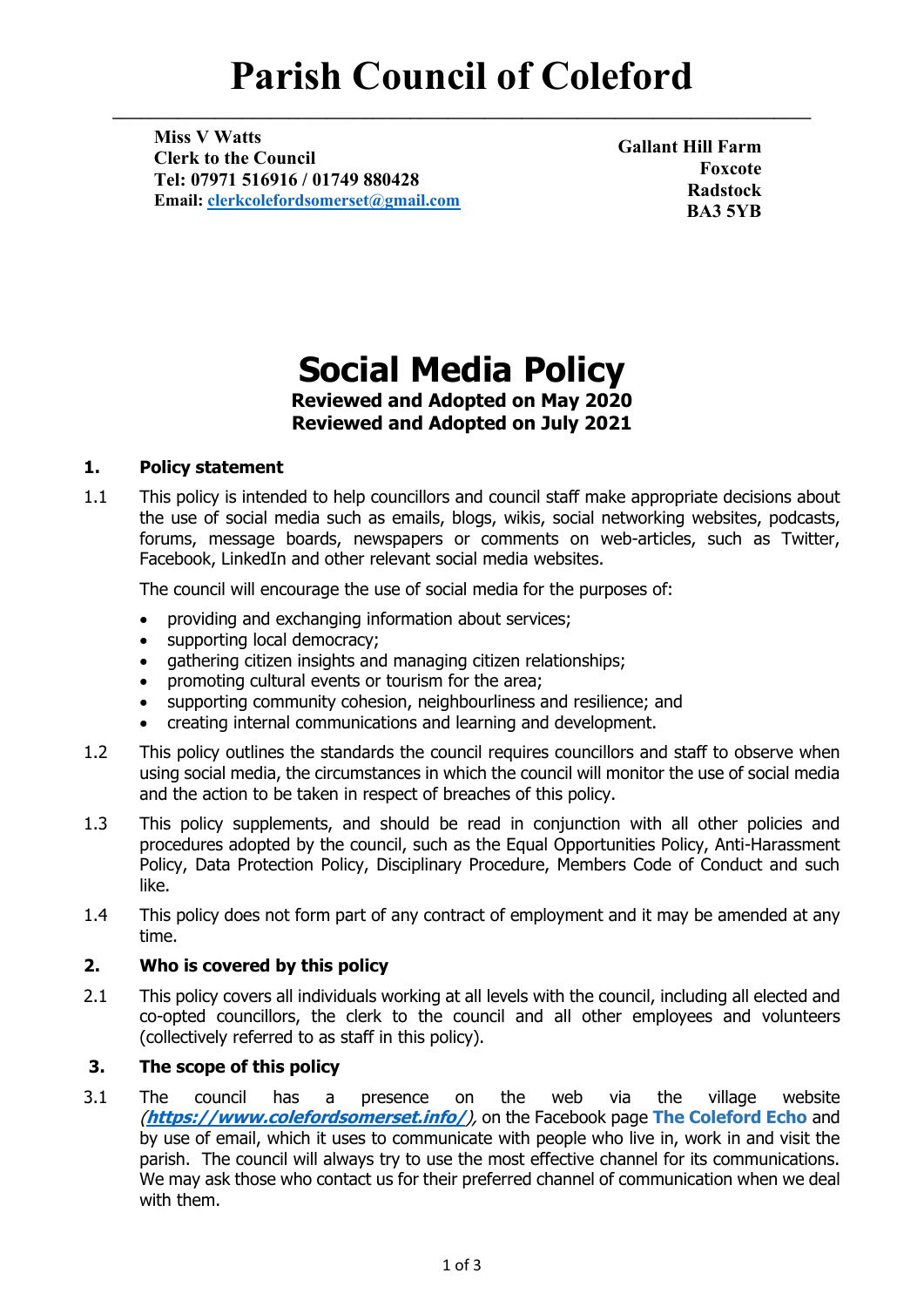Over time the Parish Council may add to the channels of communication that it uses as it seeks to improve and expand the services it delivers. When these changes occur this Social Media Policy will be updated to reflect the new arrangements.

- 3.2 All members and staff are expected to comply with this policy at all times to protect the reputation, privacy, confidentiality, and interests of the council, its services, employees, partners and community.
- 3.3 Serious breaches of this policy by employees may be dealt with under the Employee Disciplinary Procedure. The council may take disciplinary action in respect of unlawful, libellous, harassing, defamatory, abusive, threatening, harmful, obscene, profane, sexually oriented or racially offensive comments by an employee.

Breach of the policy by volunteers will result in the council no longer using their services and, if necessary, appropriate action will be taken.

Behaviour required by the Members' Code of Conduct shall apply to online activity in the same way it does to other written or verbal communication. Members will bear in mind that inappropriate conduct can still attract adverse publicity, even where the code does not apply. Remarks are easily withdrawn, apologised for and forgotten when made in person, but posting them on the internet means that they have been published in a way that cannot be contained. Online content should be objective, balanced, informative and accurate. Members must be aware that their profile as a councillor means the more likely it is they will be seen as acting in an official capacity when blogging or networking.

It must be remembered that communications on the internet are permanent and public. When communicating in a 'private' group it should be ensured that the council would be content with the statement should it be made public.

#### **4. Rules for using social media.**

- 4.1 Staff and councillors must not allow their interaction on any websites or blogs to damage their working relationships with others. They must not make any derogatory, discriminatory, defamatory or offensive comments about other staff, councillors, the council or about the people, businesses and agencies the council works with and serves.
- 4.2 Posts must not to contain anyone's personal information, other than necessary basic contact details
- 4.3 If staff or councillors blog or tweet personally, and not in their role as a councillor, they must not act, claim to act, or give the impression that they are acting as a representative of the council. They should not include web links to official council websites as this may give or reinforce the impression that they are representing the council.
- 4.4 All staff and councillors must ensure they use council facilities appropriately. If using a councilprovided website, blog site or social networking area, any posts made will be viewed as made in an official capacity. Do not use council facilities for personal or political blogs.
- 4.5 The Council will appoint a nominated person(s) as moderator(s). They will be responsible for posting and monitoring of the content on council pages, ensuring it complies with the Social Media Policy. The moderator(s) will have authority to immediately, without notice or comment, remove any posts from the council's social media pages if they are deemed to be inappropriate or offensive, inflammatory or of a defamatory or libellous nature. Such posts will also be reported to the Hosts (i.e. Facebook) and also the clerk for council records.
- 4.6 The Council appoint the Clerk as the nominated "Webmaster" to maintain and update the Parish Council section of the website. The website may be used to:-
	- Post notices, newsletters and minutes of meetings
	- Advertise events and activities
	- Post informative and interesting news stories